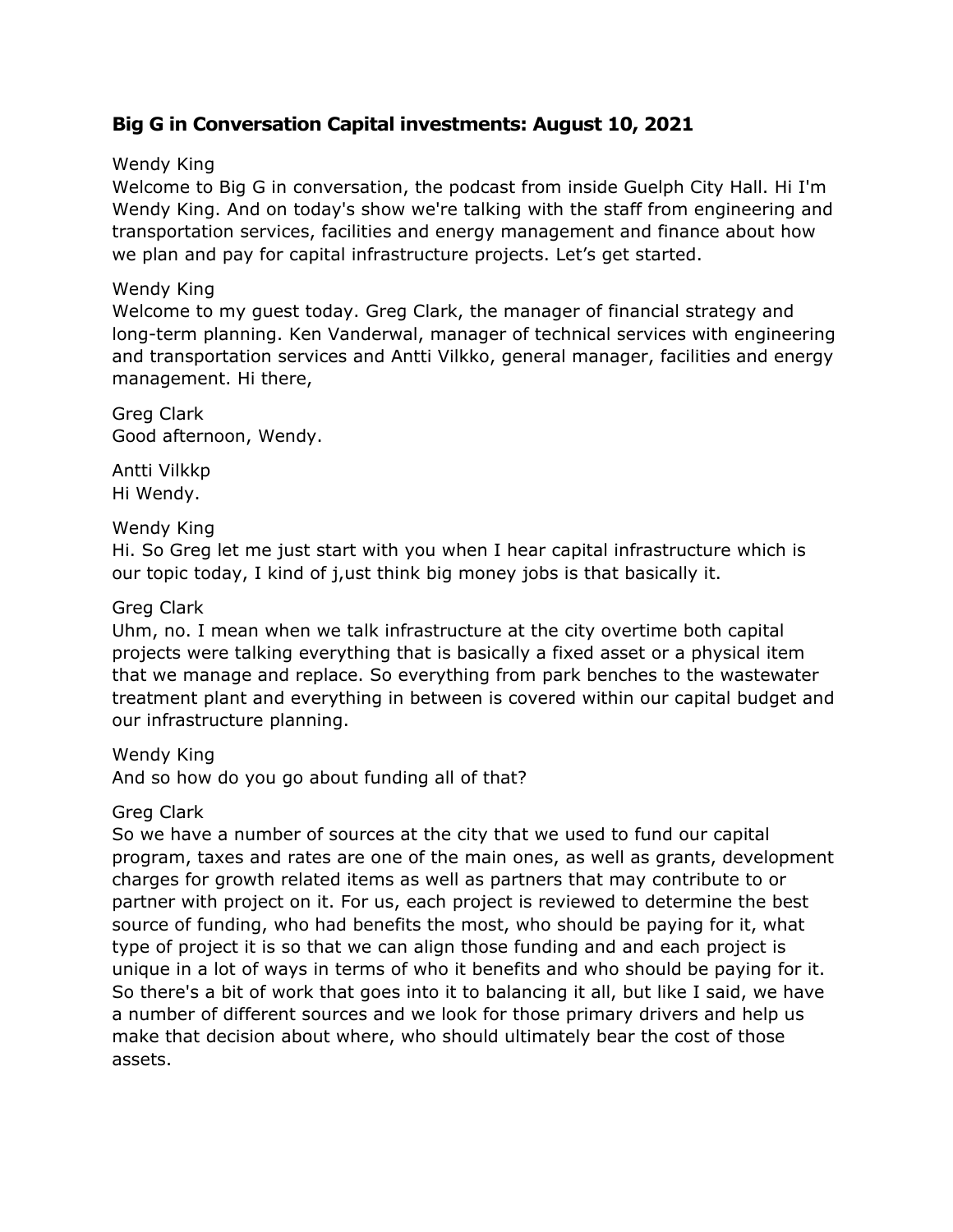### Wendy King

So I know we've talked about it before, but the city has a new four-year budget process, right? So how do you? How does that all work? How do you plan or do you plan differently?

### Greg Clark

So we've been doing 10-year capital plans at the city for at least 10 years now. What's changed with our new four-year multi-year budget cycle. Is that the operating budget is also moving to a multi-year, so that's where the four years comes in and the way that we've worked to connect the capital is trying to do better alignment of timing and planning of the short-term aspect of our 10 year plan, so making sure that those next four years align with the operating plans that departments are considering both operational needs as well as long term capital and we're getting those better in sync so that the interdependencies and the and the operational impacts of completing a capital project. Are reflected in the plans that are being put forward on the operating budget and we have a better four-year forecast for a business plan that's able to be put in front of Council.

### Wendy King

So does the the new like long term financial framework help with all of that planning?

### Greg Clark

For sure. So developing that framework has made my job a fair bit easier and a lot of our jobs easier and that we're able to look out for long term horizons. And so we're looking at what kind of asset replacement we had planned for the next 25 years. What level of funding is that going to require? Where might we get funding from? And if we have gaps, how can we close those gaps and it gives us more time to react and respond to develop plans, uh, it also helps change the mentality and process behind the scenes in terms of budget planning because now everybody in the city is getting into that longer-term vision and doing those further out planning exercises which makes it much easier to align across departments, across divisions and get a united corporate culture that looks at a much more robust method of financial management. It is going to take time to see the completed full benefits of all of this but it's a great path that we've started down and we're really excited about it.

#### Wendy King

Very cohesive, it sounds cohesive, you know.

Greg Clark Ya, for sure

#### Wendy King

So Ken, Ken, just to bring you into it why would you say capital infrastructure is so important and how does it really impact that average Guelph resident?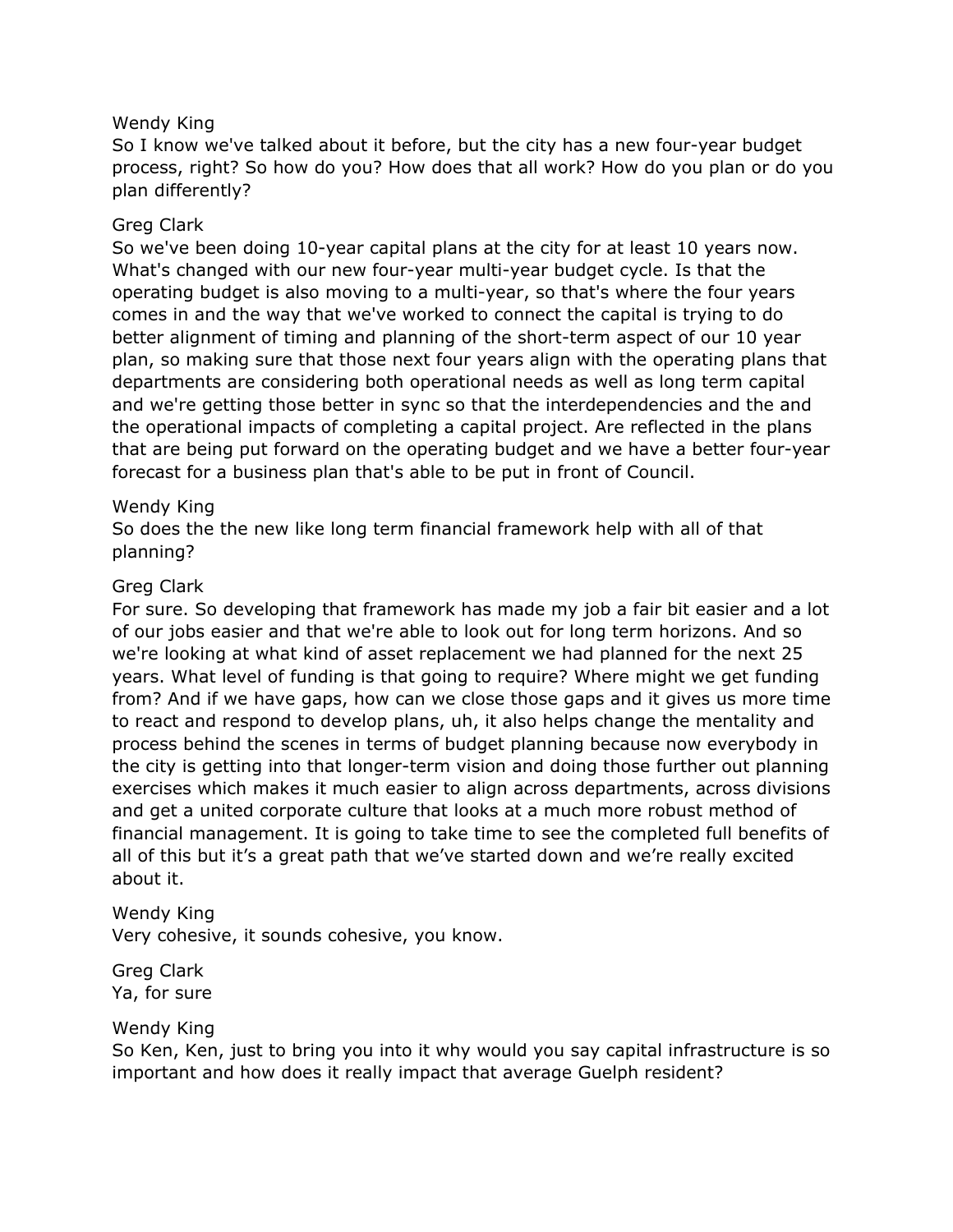#### Ken Vanderwal

So, the capital infrastructure for the City of Guelph is extremely impactful for all the Guelph residents. Whether we talk about the investments in our facilities which is Antti's group of facilities, design and construction or the engineering and transportation services portfolio. Ah, in the engineering and transportation area we focus on aspects such as road, sanitary sewers, utility coordination and how these tie into the environment around us. So, for example, we've recent success with rebuilding some of our linear infrastructure, our roads while improving the interaction with these roads with existing wetlands and natural areas. Ah, these would be roads like Eastview road where we were able to rebuild the road while adding wildlife crossings and wildlife funnel fencing to reduce wildlife mortality on that stretch of road. We were also able to provide stormwater quality control devices prior to the discharge to Hadati Creek.

Another example of this approach was to Niska road where we built on what we did on Eastview Road and again added wildlife crossings and funnel fencing all while recreating the critical infrastructure for transportation conveyance, sewage, stormwater and coordination with our third-party utilities like Bell, Rogers and Enbridge and Alectra. This, we feel, is in keeping with our Strategic Plan pillar of protecting the green infrastructure provided by woodlands, wetlands and water corridors and other elements of Guelph natural heritage system while also improving and replacing our critical infrastructure throughout the city.

# Wendy King

Rights, so you know, everybody in every city is thinking about aging roads, sidewalks, bridges, sewers, um, all the fun stuff, um, how, how do you, what is the city's plan for all of that?

# Ken Vanderwal

So, the city uses our asset management process combined with constant communication with our water, wastewater and public works departments to identify our infrastructure in need of repair and replacement. Presently we have a five-year capital program established and while this gets tweaked based on new information, it is an accurate representation of the work program for the next number of years. We're also working on our 25-year capital program which admittedly is more uncertain as we anticipate there will be many changes in the next 25 years, either with legislation that we need to follow, technology and techniques, or the information that we continue to gather on our aging infrastructure may reprioritize some infrastructure over other areas. Likewise with our roads we have condition assessments made for the roads that help us determine which roads are in the biggest need of resurfacing and we discuss with public works who maintain the roads to put together the list for upcoming years. Unfortunately, with many of these items our wants for repairs exceed our ability to address them but we are making progress in reducing our existing infrastructure deficit.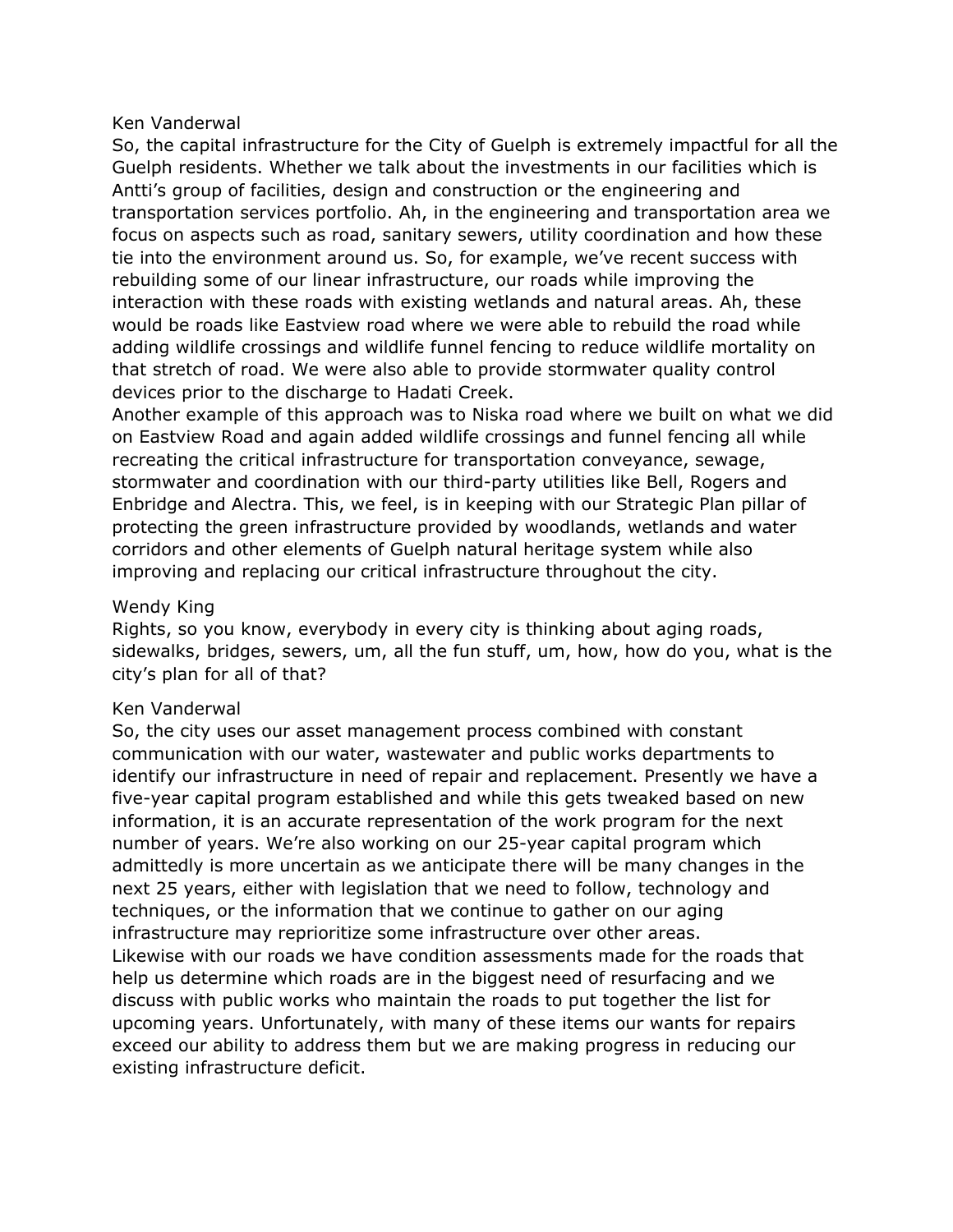### Wendy King

And then what what happens Ken when your determining what to do with your downtown infrastructure renewal work. Why would that be considered so essential?

### Ken Vanderwal

So, the city are working through our master plans to help identify the requirements for the downtown areas including evaluating based on condition and growth. So, this is of greater impact for the City in both terms of economic as well as the life of the city, so we are working diligently to ensure that we are providing enough capacity and enough evaluation before we start the works downtown.

### Wendy King

so, Antti, just to bring you into the conversation, I've always been intrigued by what you all call the central operations campus. Why is the city investing in that and how does that benefit Guelph?

### Antti Vilkko

Yeah, no great question Wendy. The Central Operations campus will be a singular or centralized location that will include the city's operational and maintenance departments, including transit, fleet maintenance, solid waste operations, and public works. And so the existing facilities were. These departments are currently or currently operating out of our aging and beyond capacity, so the sites no longer meet the needs of the city and really being able to provide these services to the city. So investing in this new campus concept will allow us to continue to provide services to the Community and also recognize some efficiencies from having all these departments that are very much related in one location and so gaining that operational efficiency, and also allowing it to be built for future growth of of the community. So as you know, the city is going to be growing to 170,000 over the next 10 years I believe is the forecast, so just having those operational facilities that can meet the demands of a growing city?

#### Wendy King

Yeah, that's crazy. I imagine you kind of feel you're always doing catch up because the city is just exploding. It's I mean, it's great, but it's it takes a lot of planning. I assume

Antti Vilkko For sure.

#### Wendy King

And I understand that Antti there are plans for a South end Community Center and then a new main branch library downtown, so, could you give us a bit of a vision into what's included in those?

#### Antti Vilkko

Yeah for sure. So the um the new library and the south end community centre are two major projects for the city and really, they're they're based on needs. So the city conducts needs assessments and also conducts master plans. So for the South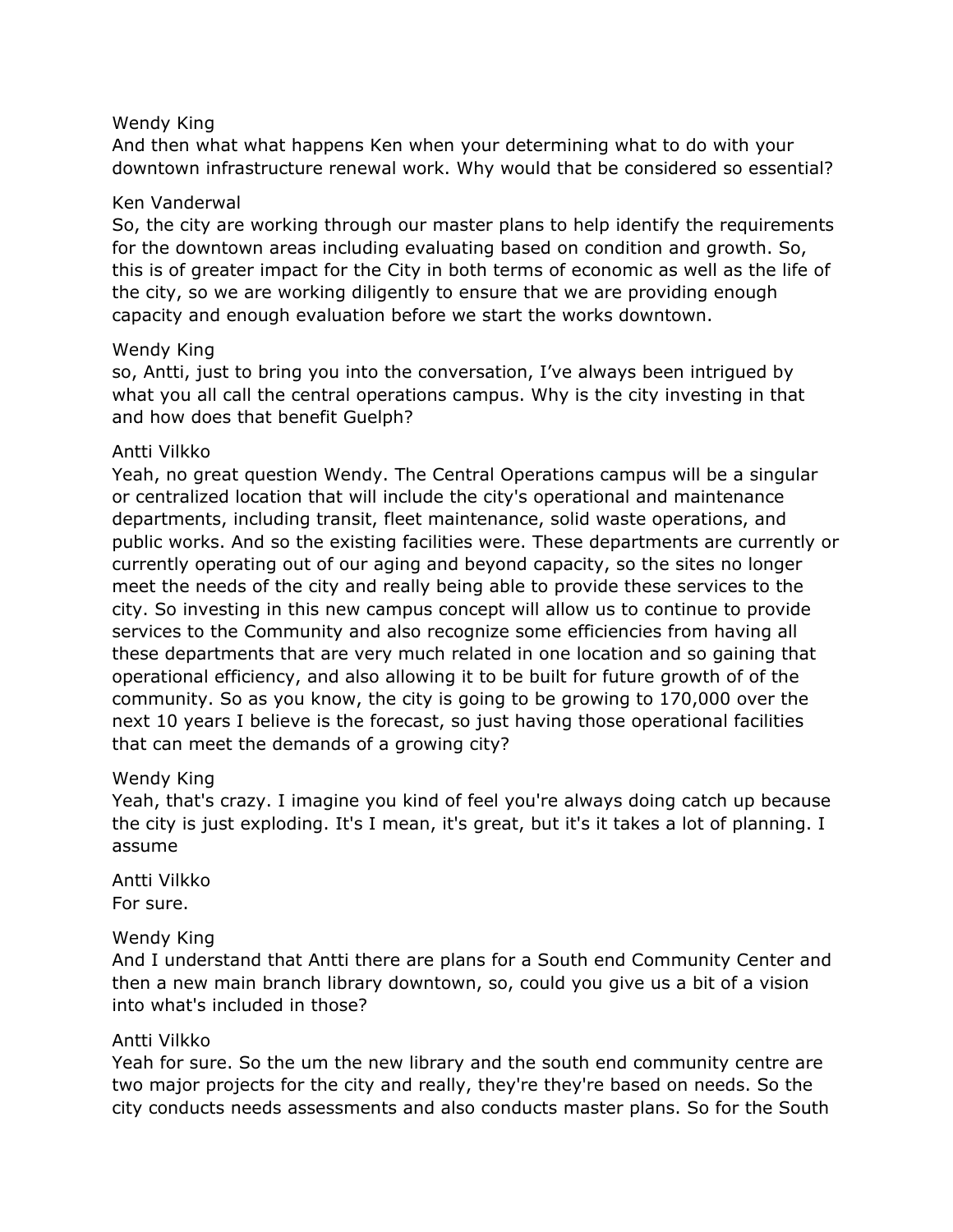End Community Center there is a recreation master plan that really identified what are the needs for the the South end of the city where, uh, which is a significant area of growth and it identifies what what, what is the makeup of that facility really look like for the library as well. The the needs of a future library are are established with needs assessments as well as inputs from the individual departments and service areas, as well as through public engagement and community input. As far as what's included at that so thank committee center, there will be a twin basketball courts, twin ice pads, a swimming pool, a modern facility that I think the the residents of Guelph will really enjoy for years to come.

### Wendy King

Sounds good and the library similar kind of thing.

#### Antti Vilkko

Yeah, so the library is so. Expect to be 3. Three stories are located at the South end of the Baker District property, which is currently a surface parking lot and it's estimated to be about 88,000 square feet. It will have all modern amenities. All the library program needs will be met in. It'll there also be a parking underneath the library that will be used for public use for both library patrons as well as visitors to the downtown.

### Wendy King

Right, so when you set goals like carbon neutral by 2050 and 100% renewable energy, how does that impact capital investments in these projects going forward?

#### Antti Vilkko

Well, certainly there's a there is a capital impact to investing in renewable energy infrastructure. The regardless of the financial impact, it's aligned with our strategic plan and it's the right thing to do for our community and for for the planet. So we're looking to maximize our investment in sustainable and energy efficiency and energy conservation measures and really looking to leverage new and emerging technologies to really capitalize on the on the investments that we we want to make in that area.

#### Wendy King

I'm I'm not sure who this is for but it just came to my mind that in the past we've discussed how COVID has just, you know, basically thrown a monkey wrench into a lot of things, so I'm sure that that is also the case with planning. So in other words, you found out that probably more people are going to take public transit in the future. You know, things don't go quite back to old normal. You know your people are using your trails more often. That kind of thing, so I know you can't know for sure how everything is going to change but how do you implement? I guess you know things you can't do. Who knew we were gonna be 2 years into this, right? So I'm just curious how that works with planning for all of this.

#### Antti Vilkko

Well, I think one of the first things that we we jumped on fairly early on in in with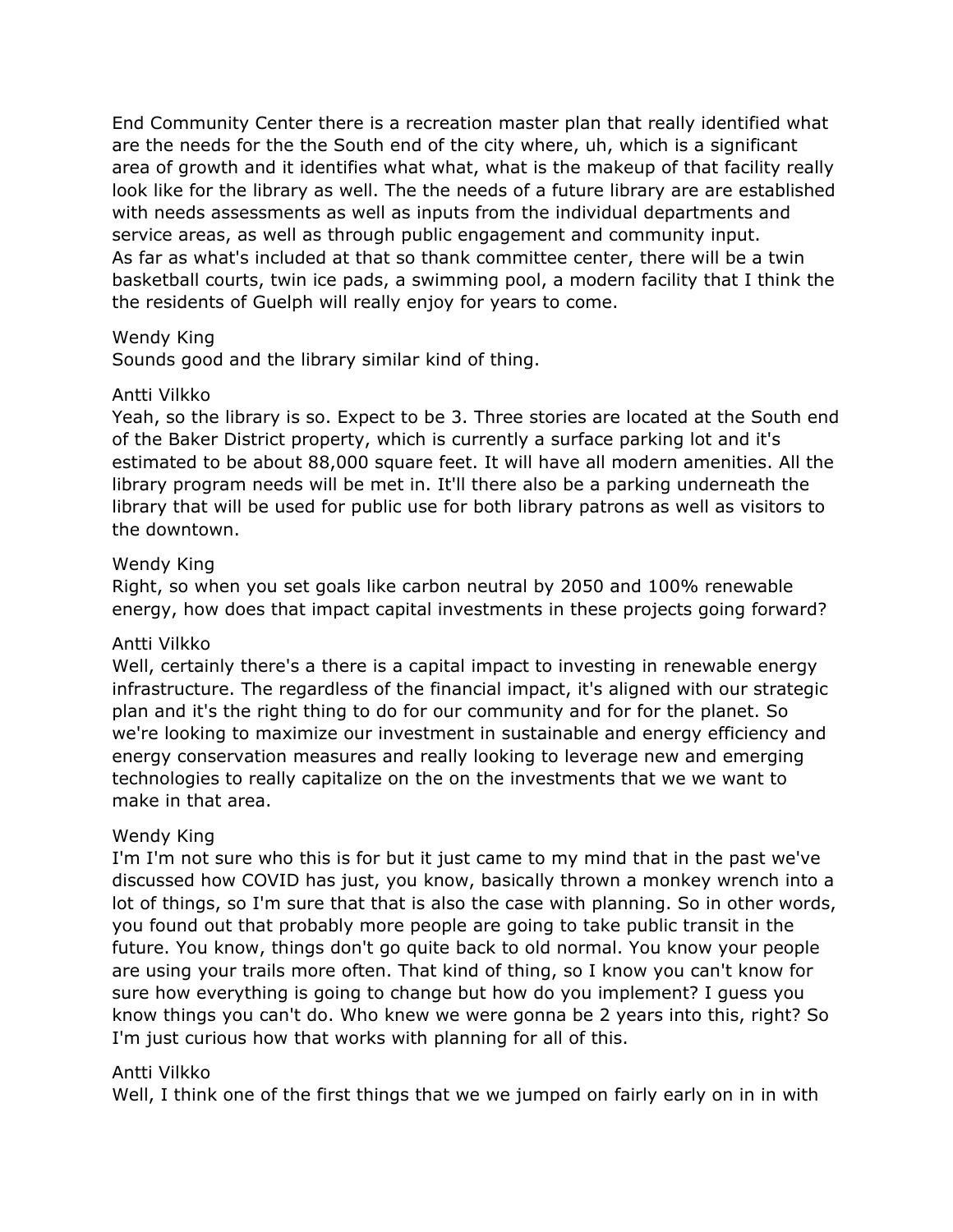Covid was making changes in in the design documents to really facilitate some of the lessons learned through the process of opening up sort of following that first wave and and really making it as compatible with the information that we know now. So things like all the service desks have have screens already built in and so our existing facilities. For example, we have to do some renovations to make them safe for for being open to the public. Here we've incorporated those design features right into the into the original design, so that's that's how we want to move forward and and really keep up to date with the public health guidelines.

#### Wendy King

Yeah, great. Greg, did you have anything to add to that?

### Greg Clark

Yeah, definitely. From a you know, a budgeting perspective that has been a challenge in terms of you know what are the cost drivers behind these things. And and like Antti said, we've, we've spent some time putting our mind to you, know which services are going to be impacted, which services are going to have capital investment or operating investment and and trying to you know, highlight it's not worse case scenario, but most likely scenarios that we might have to implement in terms of, uh, go forward because we know some things are going to get better and and we're not gonna have to carry out those measures, but what things become the new normal? I think is the big thing that that we've had to do. And you know, we're looking for opportunities to incorporate those into the budget as we're going through the planning so it has put a little bit of a wrinkle into our 10 year planning this year for sure.

#### Wendy King

And I guess, 'cause we're we're obviously we're doing this all remotely, so nobody is really back at City Hall. I mean, not of certain departments, I guess you're still working from home.

#### Greg Clark

Yeah, most of us at City Hall, I know in the finance department were still a lot of us are working remotely and a lot of other areas as well.

Antti Vilkko And certainly at, I think.

Wendy King Sorry

# Antti Vilkko

Just do that, Wendy, yeah, there's several departments in the city that practically operational areas have been working through COVID coming to work all day every day to do there to do their job, and and provide that service to the community. So there is a some certain areas and departments that um are, have that innate flexibility to work remotely and and others just don't because the the nature of the work and the nature of the service they provide.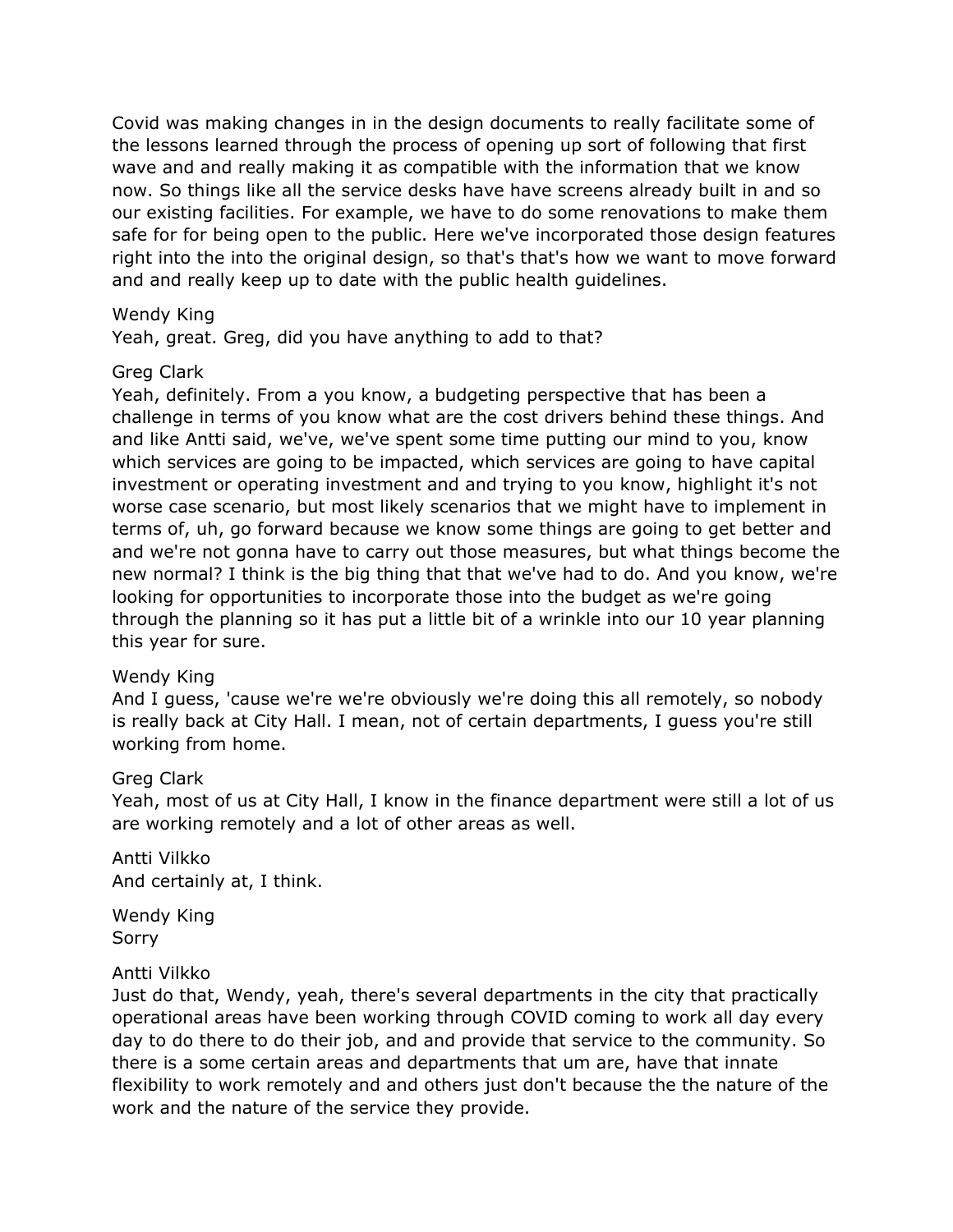# Wendy King

Right understandable. Yeah and yeah, I know you have, you know your plans and your surveys that in in in, in the way the gauge conditions of facilities etc. But I'm also thinking you probably listen to residents' opinions and do town halls and that kind of thing. Would I be accurate there?

### Greg Clark

Yeah, definitely further budget this year we've got a couple of opportunities for for people to get involved and and I direct anybody is interested to go to the guelph.ca website and dates for the budget uhm, information engagement opportunities to be up there, but we're looking at a couple of opportunities to have some staff and citizen engagement around different subjects in September as well as town hall opportunity where the executive team and and some senior finance people will be available as well as a Council session to do some some budget workshopping and discuss some of the bigger issues facing us in terms of long term budget planning so you know, looked like I say go to guelph.ca. Look for those dates will be posted shortly and then you can find out how to get engaged on the budget.

### Wendy King

Perfect. So usually at the end, gentlemen, we do a little rapid fire. A couple questions at the end just briefly. So this might be for for Greg and Antti, but whoever wants to jump in.

What impact of all the things that we've discussed would impact on the city budget?

#### Greg clark

So when we're talking about capital like I tried about earlier, we have numerous sources of funding we're looking out over a long term, so things like the operations campus or South End, Rec Center and library. Those are big budget items. However, we're looking at them holistically in our 10-year capital plans, though there's no new taxes being proposed, there's no spikes in taxes due to these projects. They are part of our long-term planning. There part of our infrastructure renewal in some cases, like the campus and the library or growth planning like the the South End Rec Center and and what we've done is worked with council to implement the infrastructure renewal strategy over the last five years, and that's allowed us to have funds to to begin to catch up on the infrastructure deficit that Ken mentioned, as well as working to ensure the development charges and those types of things are covering the cost of growth. So we're we're planning ahead, so these projects are well within our 10 year plan and and we've been, you know, planning for them for a number of years. So we're we're excited that they're starting to move forward and going to be implemented shortly.

#### Wendy King

And what impact do you think or not impact, but how do they benefit the average citizen?